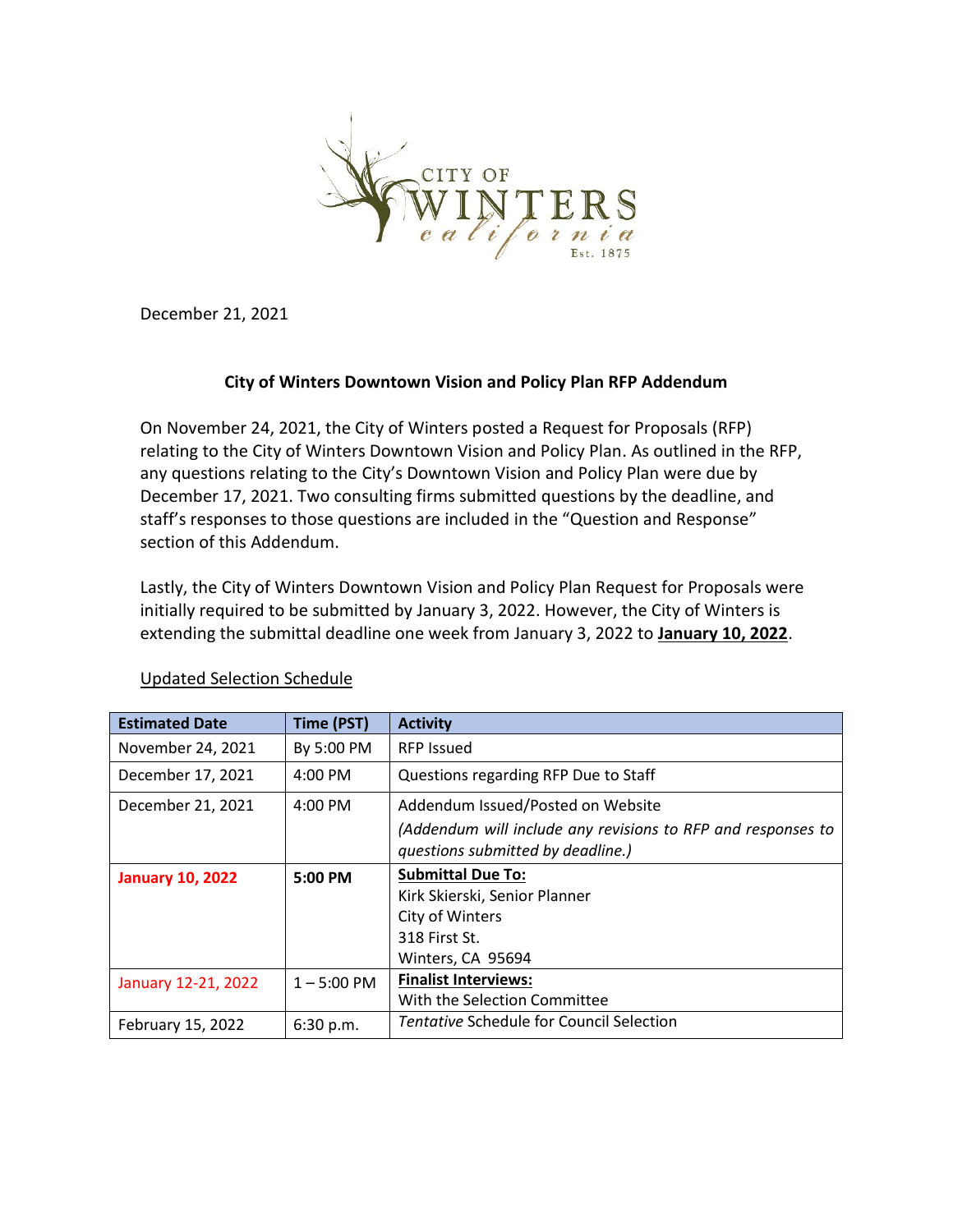### Question and Response

Q: Would you consider an extension of the submittal deadline to accommodate holiday impacts on staffing, and to provide additional time between the addendum issued on 12/21 and the submittal deadline?

# A: *Yes, the City of Winters will be extending the submittal deadline from January 3, 2022 to January 10, 2022.*

Q: A 6-page limit is given for the combined Statement of Qualifications and Proposal. Can bill rates or any other items listed be incorporated into the attachment? Would you consider any increase in the page limit so we can ensure we provide you with what you need?

## A: *The 6-page limit for Statement of Qualifications and Proposal is exclusive of resumes, bill rates, and schedule.*

Q: Can you provide information about existing wayfinding and sign programs in Downtown, as well as the existing Downtown Core Area outdoor dining program?

A: *The City does not have an existing wayfinding sign program/ordinance. With that being said, there are wayfinding signs in the Downtown area, and the City is interested in exploring what type of signage/wayfinding signs that downtown businesses would like to see in the downtown area – is there additional areas appropriate for wayfinding signage; where would those locations be; wayfinding signage materials/design; etc. One of the primary goals of the wayfinding signage objective is how the City can capture vehicle traffic from Grant Avenue (SR 128) and encourage trips into the downtown area. There was discussion about a prominent entry feature or signage at the intersection of Grant Ave. and Railroad Ave to create a visual aesthetic that would encourage additional trips into the downtown rather than continuing along Grant Ave. The wayfinding/sign objective is a smaller component ("low-hanging fruit") of the City's Downtown Vision and Policy Plan, and the City would prefer the Plan to focus/provide indepth analysis of the remaining objectives (e.g. Outdoor Dining Program; parking impacts; alley activation; and trash management plan). The wayfinding/sign objective should focus on the components outlined above: 1). Preferred signage by downtown businesses; and 2). Opportunities for a prominent entry feature/sign at the intersection of Grant/Railroad.*

*The City's Outdoor Dining Program is currently a temporary program that resulted from Covid to assist downtown businesses. Currently, the City has nine pergolas within the right-of-way, and is interested in exploring a permanent Outdoor Dining Program, but would like to understand the implications of converting public parking spaces into outdoor dining areas. How can the City*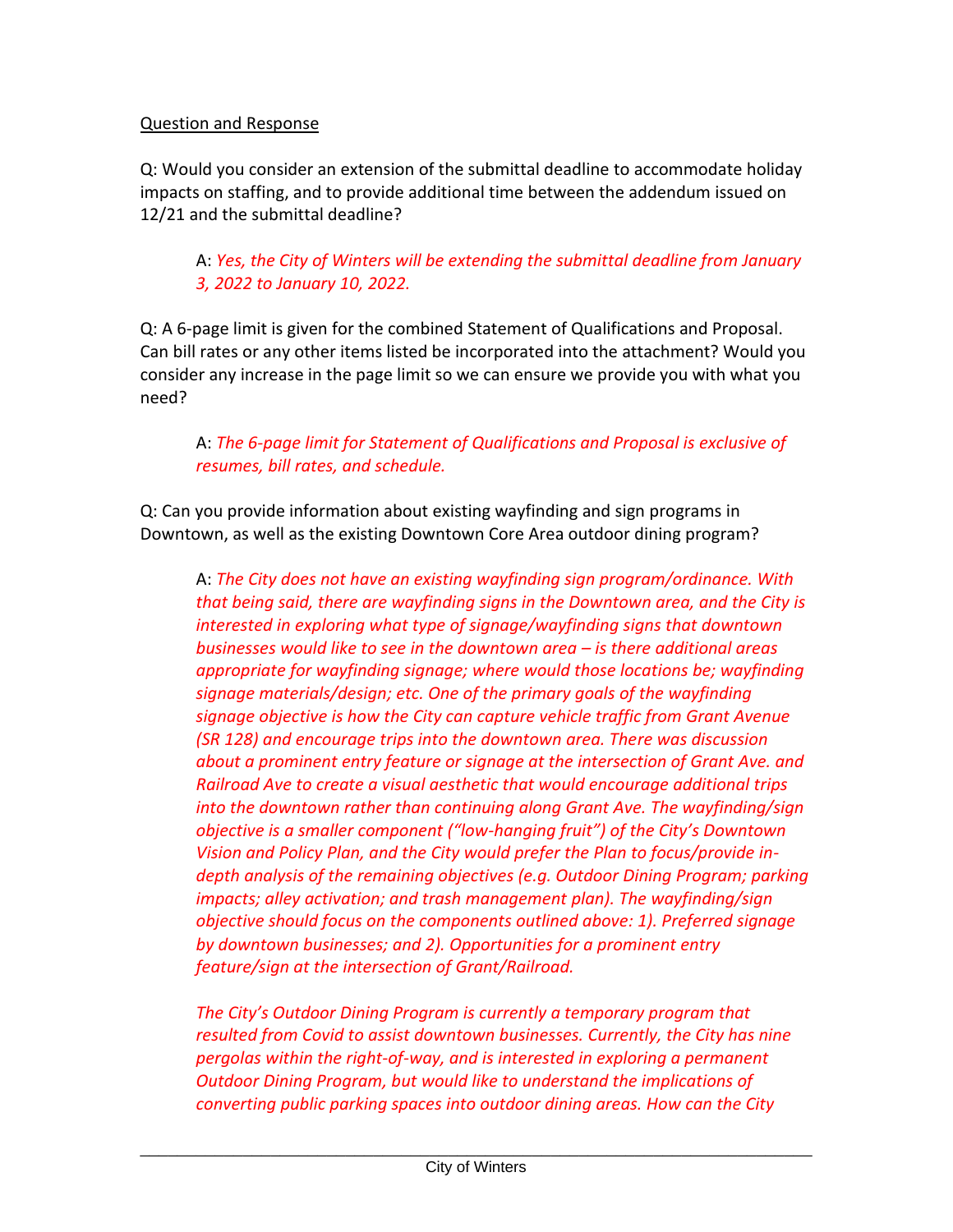*balance parking needs while creating a vibrant downtown area encouraging residents and tourists to visit and stay in the downtown area? In addition, should the City expand outdoor dining areas, and if so, what locations would be appropriate; should the City consider a funding mechanism associated with the placement of outdoor dining areas to create a "downtown parking fund" that the City could use to construction additional parking spaces/areas in the downtown? The City's residents and downtown businesses have expressed concerns relating to parking in the downtown in that there is insufficient parking and/or available parking is not conveniently located. The Downtown Vision and Policy Plan is intended to assist the City in developing a permanent Outdoor Dining Program by understanding the benefits and downfalls of converting public parking to outdoor dining areas, policies recommendations to regulate outdoor dining areas, and fiscal impacts that should be considered when developing an Outdoor Dining Program.* 

Q: What level of design/traffic engineering will be required within the alleys and rightof-way?

A: *The City is looking for a high-level conceptual design and analysis as it pertains to the alleys and right-of-way. We don't necessarily want detailed traffic/circulation engineering to be completed but rather a conceptual analysis to assist with a community discussion on how the City should reconsider or revision the downtown area. The RFP includes the following objectives and scope of work:*

- *Evaluate the use of alleys, including parking, adjacent outdoor retail use and opportunities, dumpster, and trash receptable locations, etc. and propose solutions that would increase the utilization of this resource*
- *Document the existing alley configurations, alley parking and other alley uses*
- *Review and create graphics describing the configuration of the existing downtown public right-of way (sidewalks, street, and alleys, etc.) in the Downtown Core Area*

*The intention is to provide a conceptual graphic and analysis of the existing configuration of ROWs including sidewalks, roadway, alleys, etc. that shows their dimensions/configurations (e.g. Main Street: 8' sidewalks, 30' roadway including shared bike lanes; Newt's Expressway: 20' travel way, 3' sidewalk on the northside, 10' undeveloped private property on the southside – please note the provided dimensions are not accurate and only intended to provide an example) in order to help the City "revision" the downtown area. The graphics and analysis does not necessarily need to cover the entire downtown area but rather opportunity areas that the City should focus on. Essentially, we would like to understand how to facilitate utilization of the ROWs and adjacent private property given the existing configurations – potentially create additional retail*